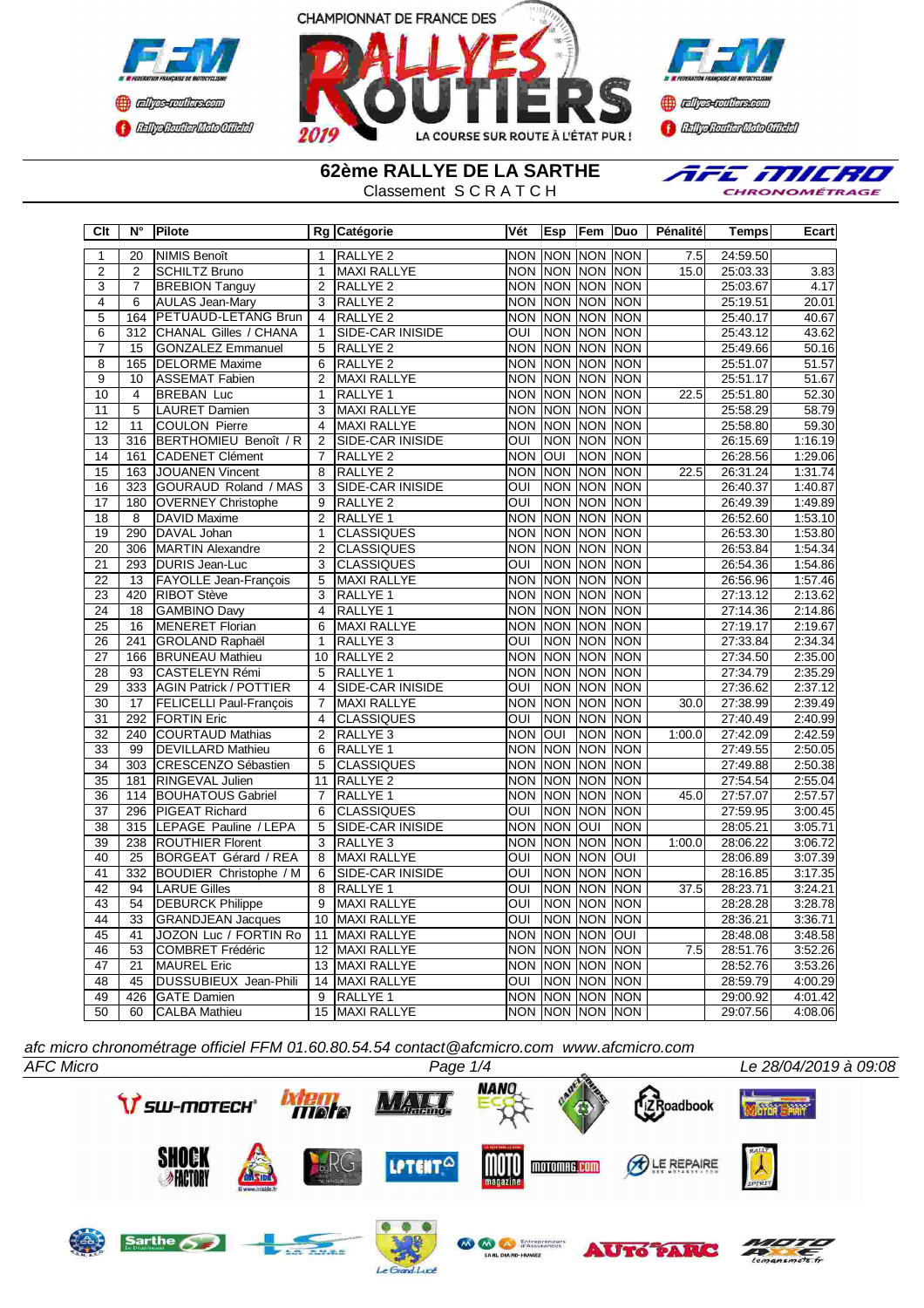



**Confederation CENTRAL MEDICATE** 

#### 62ème RALLYE DE LA SARTHE Classement S C R A T C H



| Clt             | N°  | Pilote                      |                | Rg Catégorie            | Vét                     | <b>Esp</b> | Fem Duo                 |             | Pénalité | <b>Temps</b> | Ecart   |
|-----------------|-----|-----------------------------|----------------|-------------------------|-------------------------|------------|-------------------------|-------------|----------|--------------|---------|
| 51              | 113 | <b>GROSSE Johann</b>        |                | 10 RALLYE 1             | <b>NON</b>              | NON NON    |                         | <b>NON</b>  | 7.5      | 29:07.83     | 4:08.33 |
| 52              | 28  | <b>PEYROT Cyril</b>         | 16             | <b>MAXI RALLYE</b>      |                         |            | NON NON NON NON         |             |          | 29:12.59     | 4:13.09 |
| 53              | 105 | SIMONNET Hervé              | 11             | RALLYE 1                | OUI                     |            | NON NON NON             |             | 30.0     | 29:20.39     | 4:20.89 |
| 54              | 456 | <b>RICHARD David</b>        | 12             | RALLYE <sub>2</sub>     | <b>NON</b>              |            | NON NON                 | <b>NON</b>  |          | 29:20.43     | 4:20.93 |
| 55              | 317 | <b>BACON Franck / CHOPA</b> | $\overline{7}$ | <b>SIDE-CAR INISIDE</b> | <b>NON</b>              | NON NON    |                         | <b>NON</b>  |          | 29:28.49     | 4:28.99 |
| 56              | 233 | <b>COLLIOT Philippe</b>     | 4              | RALLYE <sub>3</sub>     | <b>NON</b>              | <b>NON</b> | <b>NON</b>              | <b>NON</b>  |          | 29:31.09     | 4:31.59 |
| 57              | 46  | DOSMAS Philippe / DOS       | 17             | <b>MAXI RALLYE</b>      | $\overline{O}$          |            | NON NON                 | <b>OUI</b>  |          | 29:32.22     | 4:32.72 |
| 58              | 91  | <b>GRATIOT Caroline</b>     |                | 12 RALLYE 1             | <b>NON</b>              | lon        | $\overline{\text{OUI}}$ | <b>NON</b>  |          | 29:51.73     | 4:52.23 |
| 59              | 291 | <b>THEILLAC Thierry</b>     | $\overline{7}$ | <b>CLASSIQUES</b>       | OUI                     | <b>NON</b> | <b>NON</b>              | <b>NON</b>  |          | 29:55.32     | 4:55.82 |
| 60              | 95  | LOUSSEREAUX David           | 13             | <b>RALLYE 1</b>         | <b>NON</b>              |            | NON NON                 | <b>NON</b>  |          | 30:01.08     | 5:01.58 |
| 61              | 458 | GOUBET Jean-Christoph       | 13             | RALLYE <sub>2</sub>     | <b>NON</b>              | <b>NON</b> | <b>NON</b>              | <b>NON</b>  |          | 30:07.58     | 5:08.08 |
| 62              | 438 | <b>AMADIEU Yoann</b>        | 14             | RALLYE <sub>1</sub>     | <b>NON</b>              | <b>NON</b> | <b>NON</b>              | <b>NON</b>  | 37.5     | 30:08.71     | 5:09.21 |
| 63              |     | 246 DION Fabrice            | 5              | RALLYE <sub>3</sub>     | <b>NON</b>              |            | NON NON                 | <b>NON</b>  |          | 30:19.66     | 5:20.16 |
| 64              | 454 | MENERET Mickaël             | 14             | <b>RALLYE 2</b>         | <b>NON</b>              | <b>NON</b> | <b>NON</b>              | <b>NON</b>  | 15.0     | 30:21.38     | 5:21.88 |
| 65              |     | 297 LACOSTE Christian       | 8              | <b>CLASSIQUES</b>       | $\overline{OUI}$        |            | NON NON                 | <b>NON</b>  |          | 30:26.34     | 5:26.84 |
| 66              |     | 249 BOURGEOIS Quentin       | 6              | RALLYE <sub>3</sub>     | <b>NON</b>              | loui       | <b>NON</b>              | <b>NON</b>  | 37.5     | 30:41.49     | 5:41.99 |
| 67              | 235 | <b>JARNAC Thomas</b>        | 7              | RALLYE <sub>3</sub>     | <b>NON</b>              | <b>OUI</b> | <b>NON</b>              | <b>NON</b>  | 2:52.5   | 30:46.36     | 5:46.86 |
| 68              | 44  | <b>BASELLO Florent</b>      | 18             | MAXI RALLYE             | <b>NON</b>              |            | NON NON                 | <b>NON</b>  |          | 30:50.21     | 5:50.71 |
| 69              |     | 324 TRIGOLET Christophe / T | 8              | <b>SIDE-CAR INISIDE</b> | $\overline{\text{OUI}}$ | <b>NON</b> | <b>NON</b>              | <b>NON</b>  | 2:37.5   | 30:51.51     | 5:52.01 |
| 70              | 117 | <b>BROUSTE Laurent</b>      | 15             | RALLYE <sub>1</sub>     | OUI                     | <b>NON</b> | <b>NON</b>              | <b>INON</b> |          | 31:08.27     | 6:08.77 |
| $\overline{71}$ | 179 | CANET Jean-François         | 15             | <b>RALLYE 2</b>         | OUI                     |            | NON NON                 | <b>NON</b>  | 22.5     | 31:12.11     | 6:12.61 |
| $\overline{72}$ | 423 | HAYE Benjamin               | 16             | <b>RALLYE 1</b>         | <b>NON</b>              | <b>NON</b> | <b>NON</b>              | <b>NON</b>  | 2:22.5   | 31:12.96     | 6:13.46 |
| $\overline{73}$ | 450 | <b>DUBUC Pierre-Adrien</b>  | 16             | RALLYE <sub>2</sub>     | <b>NON</b>              | <b>NON</b> | <b>NON</b>              | <b>NON</b>  | 22.5     | 31:16.68     | 6:17.18 |
| $\overline{74}$ |     | 463 AUBEY Maxime            | 8              | RALLYE <sub>3</sub>     | <b>NON</b>              |            | <b>INON NON</b>         | <b>NON</b>  |          | 31:17.58     | 6:18.08 |
| $\overline{75}$ | 236 | <b>CRESCENCIO Pedro</b>     | 9              | RALLYE <sub>3</sub>     | <b>NON</b>              | NON        | <b>NON</b>              | <b>NON</b>  |          | 31:19.09     | 6:19.59 |
| 76              | 405 | PORCHER Fabrice             | 19             | <b>MAXI RALLYE</b>      | <b>NON</b>              | NON        | <b>NON</b>              | <b>NON</b>  | 2:15.0   | 31:19.70     | 6:20.20 |
| $\overline{77}$ | 101 | <b>BACCA Riccardo</b>       | 17             | RALLYE <sub>1</sub>     | <b>NON</b>              |            | NON NON                 | <b>NON</b>  | 30.0     | 31:35.44     | 6:35.94 |
| 78              | 58  | <b>BOURGEOIS Frédéric</b>   | 20             | <b>MAXI RALLYE</b>      | OUI                     | <b>NON</b> | <b>NON</b>              | <b>NON</b>  | 22.5     | 31:47.19     | 6:47.69 |
| 79              | 40  | <b>BEALLE Emmanuel</b>      | 21             | <b>MAXI RALLYE</b>      | <b>NON</b>              | <b>NON</b> | <b>NON</b>              | <b>NON</b>  |          | 31:47.90     | 6:48.40 |
| 80              | 330 | QUILBAULT Jimmy / BEN       | 9              | SIDE-CAR INISIDE        | <b>NON</b>              | <b>NON</b> | <b>NON</b>              | <b>NON</b>  |          | 32:02.09     | 7:02.59 |
| 81              | 407 | LEBOUC Sébastien            | 22             | <b>MAXI RALLYE</b>      | <b>NON</b>              | <b>NON</b> | <b>NON</b>              | <b>NON</b>  | 1:37.5   | 32:16.67     | 7:17.17 |
| 82              | 412 | <b>NOEL Manuel</b>          | 23             | <b>MAXI RALLYE</b>      | <b>NON</b>              | <b>NON</b> | <b>NON</b>              | <b>INON</b> | 45.0     | 32:18.54     | 7:19.04 |
| 83              |     | 470 LOUIS Cyril             | 9              | <b>CLASSIQUES</b>       | <b>NON</b>              | <b>NON</b> | <b>NON</b>              | NON         | 22.5     | 32:26.01     | 7:26.51 |
| 84              | 168 | <b>STEPHAN Pierre</b>       | 17             | <b>RALLYE 2</b>         | <b>NON</b>              | NON NON    |                         | <b>NON</b>  | 3:30.0   | 32:37.46     | 7:37.96 |
| 85              | 408 | <b>LEROUX David</b>         | 24             | <b>MAXI RALLYE</b>      | <b>NON</b>              |            | NON NON                 | <b>NON</b>  | 1:37.5   | 32:48.81     | 7:49.31 |
| 86              | 30  | MOTTAZ Rémi                 | 25             | <b>MAXI RALLYE</b>      | <b>NON</b>              | <b>NON</b> | <b>NON</b>              | NON         |          | 32:49.70     | 7:50.20 |
| 87              | 411 | <b>JACQUEMIN Franck</b>     | 26             | <b>MAXI RALLYE</b>      | <b>NON</b>              | NON NON    |                         | <b>NON</b>  | 52.5     | 32:51.96     | 7:52.46 |
| 88              | 31  | <b>POTIER Guillaume</b>     | 27             | <b>MAXI RALLYE</b>      | <b>NON</b>              | <b>NON</b> | <b>NON</b>              | <b>NON</b>  |          | 32:57.50     | 7:58.00 |
| 89              | 55  | <b>LAMOUR Marc</b>          | 28             | <b>MAXI RALLYE</b>      | <b>NON</b>              | <b>NON</b> | <b>NON</b>              | <b>NON</b>  |          | 33:10.52     | 8:11.02 |
| 90              |     | 462 DEBERTEIX Yann          | 10             | RALLYE <sub>3</sub>     | <b>NON</b>              | NON        | <b>NON</b>              | <b>NON</b>  | 1:00.0   | 33:15.36     | 8:15.86 |
| 91              | 162 | <b>DUPUIS-MAURIN Valéry</b> | 18             | RALLYE <sub>2</sub>     | <b>NON</b>              | <b>NON</b> | <b>INO</b>              | <b>NON</b>  | 3:30.0   | 33:18.63     | 8:19.13 |
| 92              | 424 | GAREST Johan                | 18             | <b>RALLYE 1</b>         | <b>NON</b>              | <b>NON</b> | <b>NON</b>              | <b>NON</b>  | 1:30.0   | 33:20.45     | 8:20.95 |
| 93              | 170 | <b>GILLI Aurélien</b>       | 19             | <b>RALLYE 2</b>         | <b>NON</b>              | ािण        | <b>NON</b>              | <b>NON</b>  | 3:30.0   | 33:33.89     | 8:34.39 |
| 94              |     | 422 JOYAU Laurent           |                | 19 RALLYE 1             |                         |            | NON INON INON INON      |             | 1:07.5   | 33:44.54     | 8:45.04 |
| 95              |     | 299 GUILLEMOT Frédéric      |                | 10 CLASSIQUES           | OUI                     |            | NON NON NON             |             | 1:15.0   | 33:45.72     | 8:46.22 |
| 96              |     | 304 MENARD Frédéric         | 11             | <b>CLASSIQUES</b>       | OUI                     |            | <b>NON NON NON</b>      |             | 1:30.0   | 33:54.80     | 8:55.30 |
| 97              |     | 429 ROQUAIN Kevin           |                | 20 RALLYE 1             |                         |            | NON NON NON NON         |             | 37.5     | 34:33.34     | 9:33.84 |
| 98              |     | 430 GARNIER Mickaël         |                | 21 RALLYE 1             |                         |            | NON NON NON NON         |             | 3:45.0   | 34:48.64     | 9:49.14 |
| 99              |     | 432 MASSON Hugues-Olivier/  | 22             | <b>RALLYE 1</b>         |                         |            | NON NON NON OUI         |             | 7.5      | 34:53.79     | 9:54.29 |
| 100             | 61  | BARRIOT Jean-Christoph      |                | 29 MAXI RALLYE          |                         |            | NON NON NON NON         |             | 2:07.5   | 34:54.72     | 9:55.22 |
| 101             |     | 437 MORSALINE Thibaud       |                | 23 RALLYE 1             |                         |            | NON NON NON NON         |             | 52.5     | 34:56.06     | 9:56.56 |

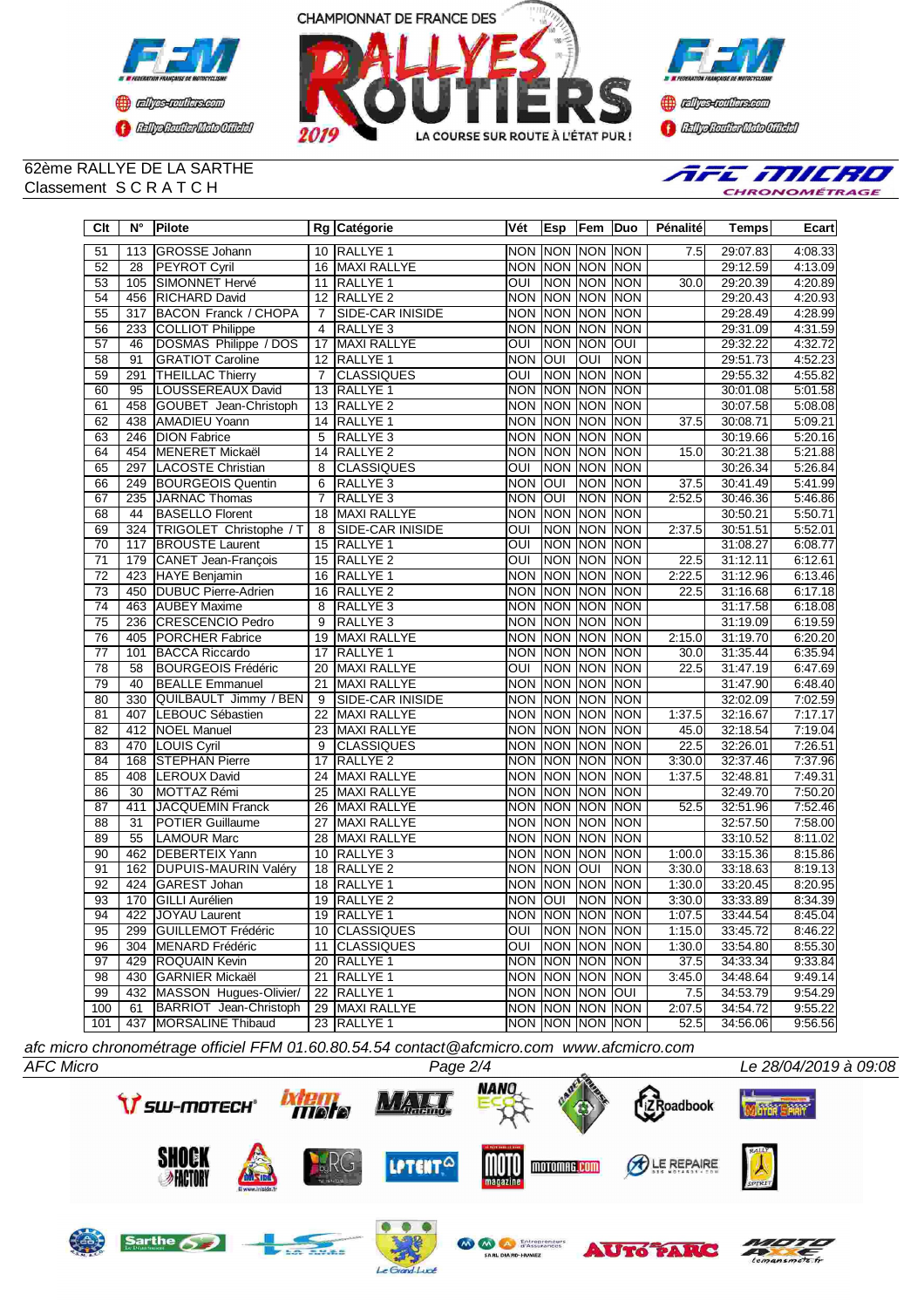





#### 62ème RALLYE DE LA SARTHE Classement S C R A T C H



| Clt | N°  | <b>Pilote</b>                 |    | Rg Catégorie            | Vét        | <b>Esp</b>       | Fem Duo    |             | Pénalité | Temps    | Ecart    |
|-----|-----|-------------------------------|----|-------------------------|------------|------------------|------------|-------------|----------|----------|----------|
|     |     |                               |    |                         |            |                  |            |             |          |          |          |
| 102 | 231 | <b>GRASSIAN Baptiste</b>      | 11 | RALLYE <sub>3</sub>     | <b>NON</b> | <b>INON</b>      | <b>NON</b> | <b>INON</b> | 3:07.5   | 35:06.96 | 10:07.46 |
| 103 | 471 | <b>CHAPON Cédric</b>          | 12 | <b>CLASSIQUES</b>       | <b>NON</b> | <b>INON</b>      | <b>NON</b> | <b>NON</b>  | 1:30.0   | 35:11.68 | 10:12.18 |
| 104 | 251 | <b>GERMANIQUE Pascal</b>      | 12 | <b>RALLYE 3</b>         | OUI        | <b>INON INON</b> |            | <b>INON</b> |          | 35:13.52 | 10:14.02 |
| 105 | 406 | <b>BOISSERIE Philippe</b>     | 30 | <b>MAXI RALLYE</b>      | <b>NON</b> | <b>INON</b>      | <b>NON</b> | <b>INON</b> | 2:30.0   | 35:19.63 | 10:20.13 |
| 106 | 434 | <b>DELPLANQUE Romain</b>      | 24 | <b>RALLYE 1</b>         | <b>NON</b> | <b>INON</b>      | <b>NON</b> | <b>INON</b> | 2:22.5   | 35:20.06 | 10:20.56 |
| 107 | 427 | <b>DUJARRIER Thierry</b>      | 25 | <b>RALLYE 1</b>         | <b>NON</b> | <b>INON</b>      | <b>NON</b> | <b>INON</b> | 2:07.5   | 35:56.84 | 10:57.34 |
| 108 | 104 | <b>PREUDHOMME Benjami</b>     | 26 | <b>RALLYE 1</b>         | <b>NON</b> | loui             | <b>NON</b> | <b>INON</b> | 37.5     | 36:13.45 | 11:13.95 |
| 109 | 452 | <b>MARTINEAU Bertrand</b>     | 20 | RALLYE <sub>2</sub>     | <b>NON</b> | <b>INON</b>      | <b>NON</b> | <b>INON</b> | 4:45.0   | 36:36.68 | 11:37.18 |
| 110 | 319 | <b>GUGLIELMI Séverine / B</b> | 10 | <b>SIDE-CAR INISIDE</b> | <b>NON</b> | <b>INON</b>      | <b>OUI</b> | <b>INON</b> | 2:07.5   | 36:43.51 | 11:44.01 |
| 111 | 449 | <b>SAUVAGE Mathias</b>        | 21 | <b>RALLYE 2</b>         | <b>NON</b> | <b>INON</b>      | <b>NON</b> | <b>INON</b> | 22.5     | 37:29.36 | 12:29.86 |
| 112 | 173 | <b>IMESSEGHEM Christian</b>   | 22 | <b>RALLYE 2</b>         | <b>OUI</b> | <b>INON</b>      | <b>NON</b> | <b>INON</b> | 5:30.0   | 39:22.16 | 14:22.66 |
| 113 | 243 | <b>DUHAMEL Théo</b>           | 13 | <b>RALLYE 3</b>         | <b>NON</b> | IOUI             | <b>NON</b> | <b>NON</b>  | 11:37.5  | 41:32.95 | 16:33.45 |
| 114 | 242 | <b>DUHAMEL Daniel</b>         | 14 | RALLYE <sub>3</sub>     | <b>NON</b> | <b>INON</b>      | <b>NON</b> | <b>INON</b> | 12:07.5  | 41:59.42 | 16:59.92 |
| 115 | 300 | <b>FANIEN Gilles</b>          | 13 | <b>ICLASSIQUES</b>      | <b>OUI</b> | <b>INON INON</b> |            | <b>INON</b> | 6:37.5   | 44:13.67 | 19:14.17 |

# **Abandons - J1**

|  | 109 FRANCOIS Nicolas        | RALLYE <sub>1</sub>      | Inon Inon Inon Inon |  |  |  |
|--|-----------------------------|--------------------------|---------------------|--|--|--|
|  | 122 BLEUSEZ David           | RALLYE <sub>1</sub>      | Inon Inon Inon Inon |  |  |  |
|  | 130 BAUMGARTNER Jérôme      | RALLYE 1                 | Inon Inon Inon Inon |  |  |  |
|  | 270 BERNIER Gérald          | <b>ANCIENNES</b>         | OUI INON INON INON  |  |  |  |
|  | 310 GALVANI Raphaël /BRES   | <b>SIDE-CAR INISIDE</b>  | INON INON INON INON |  |  |  |
|  | 322 CAPDEVILLE Vincent / F  | <b>ISIDE-CAR INISIDE</b> | INON INON INON INON |  |  |  |
|  | 326 ISOPE Dominique / PEN   | SIDE-CAR INISIDE         | Ioui Inon Inon Inon |  |  |  |
|  | 328 VIEMONT Laurent / VIEM  | SIDE-CAR INISIDE         | Ioui Inon Inon Inon |  |  |  |
|  | 334 TITARD Jean-Louis / ERA | <b>SIDE-CAR INISIDE</b>  | Ioui Inon Inon Inon |  |  |  |
|  | 400 ROBIN Christophe / ROBI | SIDE-CAR INISIDE         | Inon Inon Inon Inon |  |  |  |
|  | 425 LEHOUX Thierry          | RALLYE <sub>1</sub>      | Inon Inon Inon Inon |  |  |  |
|  | 428 CADIOU Jean-Manuel      | RALLYE 1                 | Inon Inon Inon Inon |  |  |  |
|  | 431 D'ABRIGEON Franck       | RALLYE <sub>1</sub>      | NON INON INON INON  |  |  |  |
|  | 453 LASNE Laurent           | RALLYE <sub>2</sub>      | Inon Inon Inon Inon |  |  |  |
|  | 455 KERN Simon              | <b>RALLYE 2</b>          | Inon Inon Inon Inon |  |  |  |

# **Hors-Courses - J1**

| 325 | Olivier<br>،GNE<br>ERAG<br>◞<br>-- | <b>INISIDE</b><br>JAF<br>ינ ווה<br>_____ | OU | אר<br>INO | <b>INON</b> | <b>INON</b><br>' INC |  |  |
|-----|------------------------------------|------------------------------------------|----|-----------|-------------|----------------------|--|--|

### **Abandons - J2**

|  | 42   VERMOREL Sylvain        | <b>IMAXI RALLYE</b> | INON INON INON INON        |  |  |  |
|--|------------------------------|---------------------|----------------------------|--|--|--|
|  | 121 ROGER Alain              | <b>RALLYE 1</b>     | <b>OUI INON INON INON</b>  |  |  |  |
|  | 301 BUFFET Valentin          | <b>CLASSIQUES</b>   | NON OUI NON NON            |  |  |  |
|  | 313 RIBES Kévin / RIBES Juli | ISIDE-CAR INISIDE   | NON NON NON NON            |  |  |  |
|  | 409 LE DUIN Jérôme           | <b>MAXI RALLYE</b>  | <b>INON INON INON INON</b> |  |  |  |
|  | 460 MADIOT Laurent           | RALLYE 3            | INON INON INON INON        |  |  |  |
|  | 464 ILECARDRONNEL Lucas      | RALLYE <sub>3</sub> | NON INON INON INON         |  |  |  |

# **Sous réserve d'homologation par le jury**